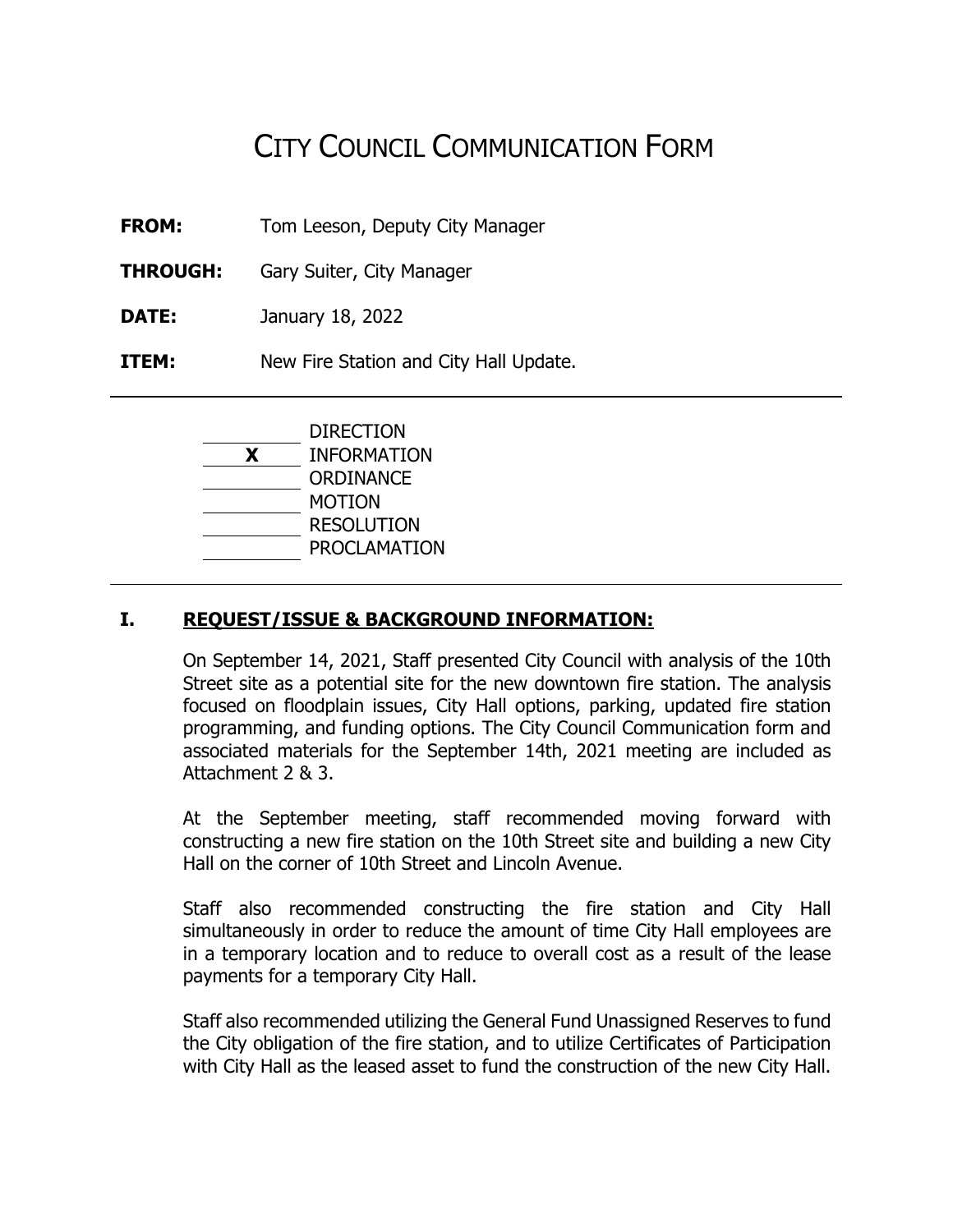A majority of Council agreed with the recommendation and provided staff with direction to move forward with the sale of 840 Yampa Street (existing downtown fire station), and to put out requests for proposals for the design of both facilities.

Current Status:

840 Yampa: Staff has contracted with a commercial real estate appraiser who is actively working on an appraisal for 840 Yampa Street. The estimated value of Yampa Street will be utilized for the asking price for the asset. Staff anticipates receiving the appraisal the first or second week of January. Once the asking price has been established, staff is working with a local Realtor to place the property in the local Multiple Listing Service (MLS).

It should be noted that the City leases the second floor (and a portion of the first floor) of 840 Yampa to Big Agnes, Inc. Big Agnes is in the second year of a 5-year lease, with the right to extend the term of the lease for a maximum of two successive five (5) year periods.

Additionally, included in the lease, is the right of first refusal for Big Agnes to purchase 840 Yampa. The lease language states:

"Should Landlord desire to sell the 840 Yampa Property during the term of the Lease, Landlord shall provide Tenant written notice of any third party offer to purchase. Tenant shall have thirty (30) days from receipt of such notice in which to provide Landlord written notice of Tenant's intent to match the offer to purchase and to enter into a binding contract with Landlord to purchase the 840 Yampa Property. If Tenant fails to provide such notice or enter into such contract to purchase, Tenant's right of first refusal shall expire and Landlord may thereafter sell the property on such

terms and conditions as Landlord shall elect in Landlord's sole discretion."

Staff and representatives from Big Agnes have been in communication with each and Big Agnes is aware the city is contemplating selling 840 Yampa Street.

Since 840 Yampa Street currently houses the downtown fire station personnel and apparatus, any sale of 840 Yampa Street prior to the completion of the new fire station would include a condition that the City maintain possession of 840 Yampa Street until the new station is complete.

City Council, as the decision maker, will be actively involved in all negotiations and decisions related to the sale of 840 Yampa Street.

Request for Qualifications - Design Services: The City issued a Request for Qualifications for preliminary design services for the fire station and the City Hall on November 29th, with a closing date of January 10. The objective is to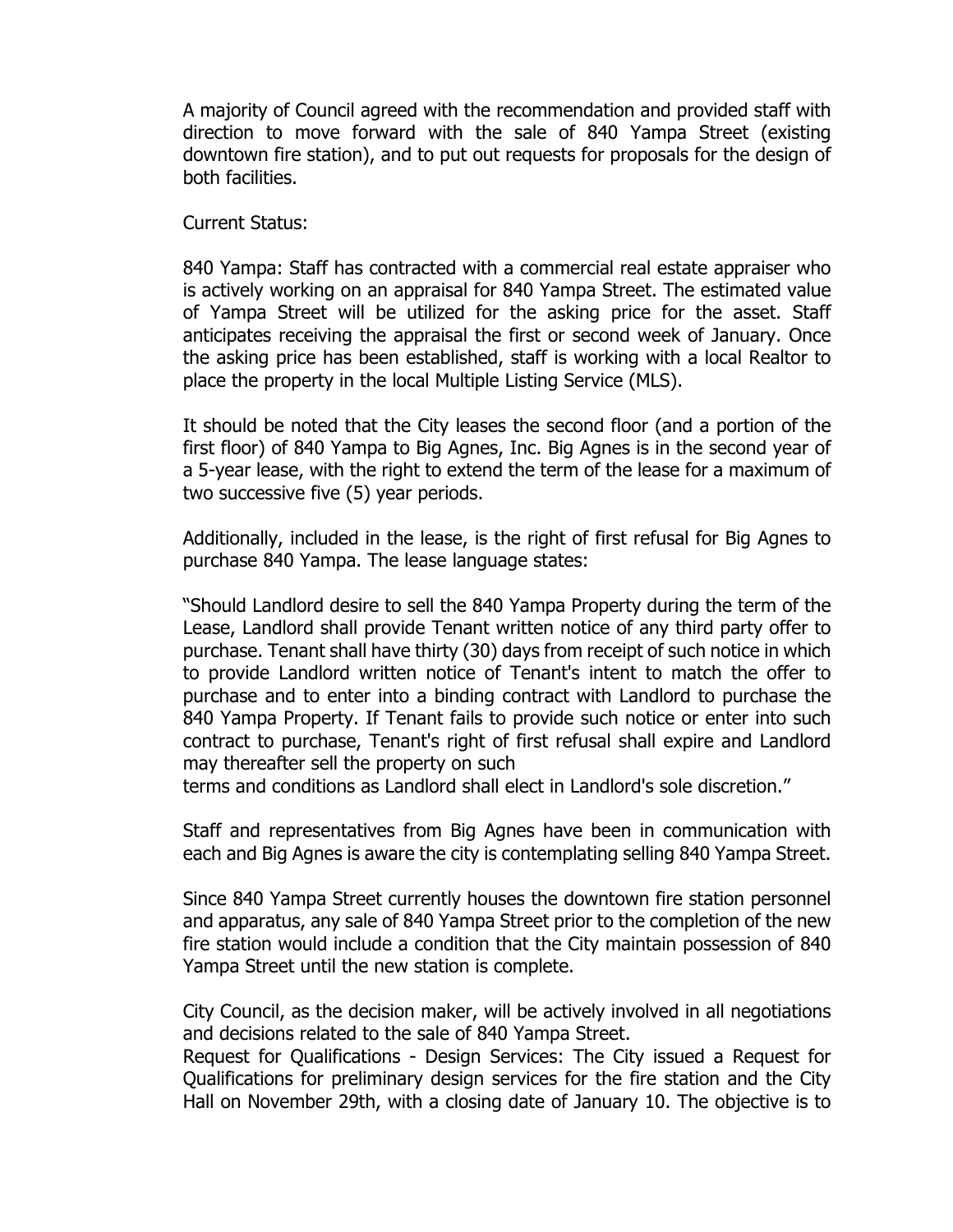hire a firm to provide preliminary architectural services that can also be used for preliminary cost estimates and space planning. Preliminary design and programming has already been completed for the fire station; however, no design has been completed for the City Hall. The design firm will be asked to provide preliminary design and programming for the City Hall and to evaluate the existing design for the fire station. The City may retain the design firm hired for preliminary design services for final design and construction documents or issue another RFP for final design.

Request for Proposal – Owner's Representative: The City issued a request for Proposal for an Owner's Representative on November 8th, with a closing date of January 17th, 2022. The objective is to hire a firm that will oversee the planning, design and construction of all aspects of the project. The Owner's Representative shall have primary management responsibility for the project and will coordinate all project matters. As such, the Owner's Representative shall serve as the City's principal point of contact and liaison between the Architect/Engineer, Construction Manager/General Contractor and all other Owner's Consultants and vendors through the completion of the project.

Appraisal – New Fire Station Site: Staff has contracted with a commercial real estate appraiser who is actively working on an appraisal of the new first station site (existing City Hall location). The purpose of this appraisal is to provide an estimate "as is" market value of fee simple interest in the land as if vacant to provide to the Steamboat Springs Area Fire Protection District (SSAFPD). The SSAFPD has agreed to meet their obligation under the Intergovernmental Agreement between the City and the SSAFPD to provide 33% of the costs of the station, including the value of the land currently owned by the City that would be used for the station.

## **II. SUMMARY AND ALTERNATIVES:**

There are no alternatives at this time as this is an update on current activities.

#### **III. STAFF RECOMMENDATION:**

Staff recommends proceeding with the project per City Council direction.

#### **IV. FISCAL IMPACT:**

N/A

#### **V. LEGAL ISSUES:**

N/A